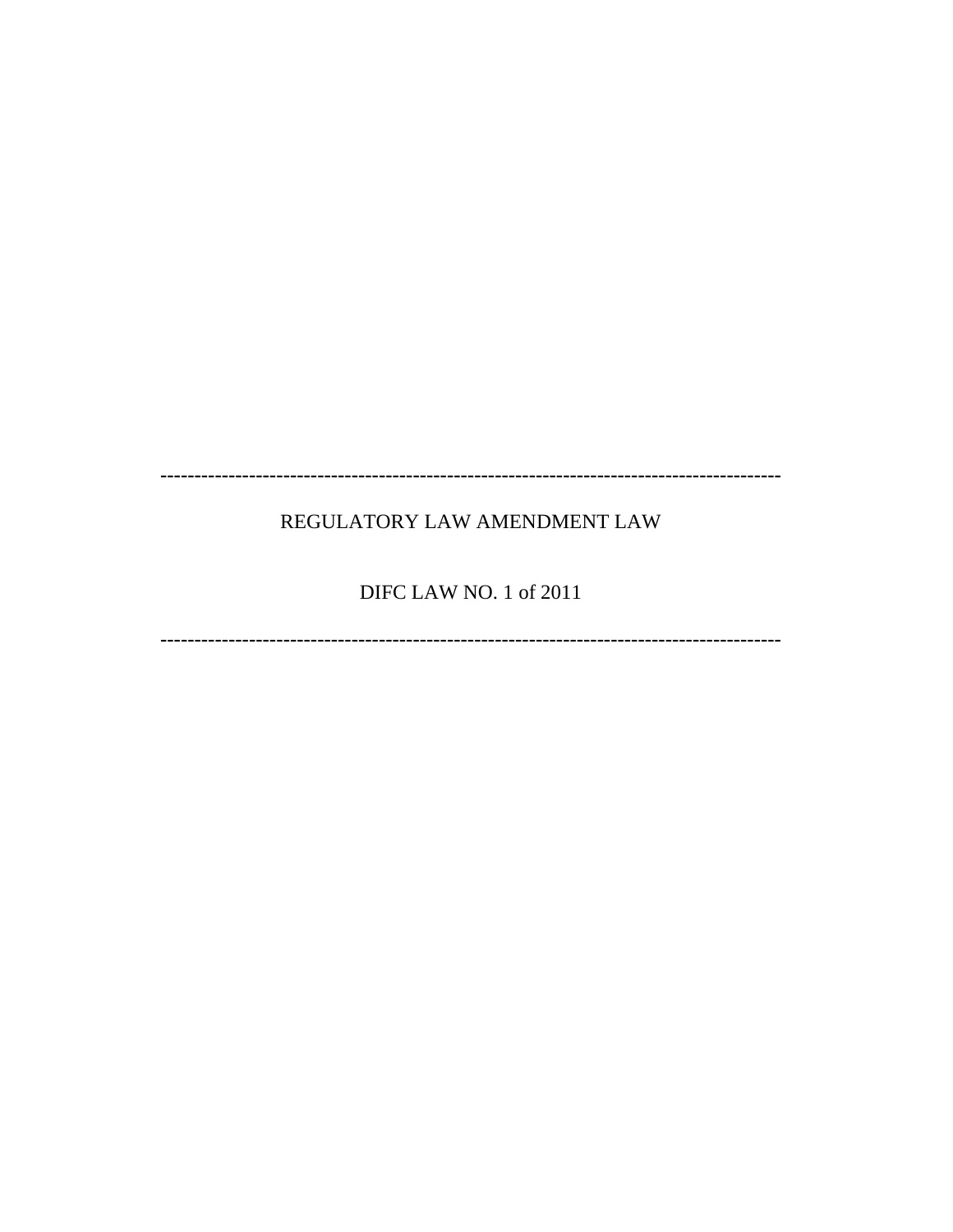## **PART 1: GENERAL**

#### 1. **Title**

This Law may be cited as the "Regulatory Law Amendment Law 2011".

## 2. **Legislative Authority**

This Law is made by the Ruler of Dubai.

## 3. **Date of enactment**

This Law is enacted on the date specified in the Enactment Notice in respect of this Law.

#### 4. **Commencement**

This Law comes into force on the date specified in the Enactment Notice in respect of this Law.

## **PART 2: AMENDMENTS**

5. Insert a new Article 41A as follows:

#### **41A. Financial Promotions Prohibition**

- "(1) A person shall not make a Financial Promotion in or from the DIFC except as prescribed by the Rules made pursuant to this Article.
- (2) The prohibition in Article  $41A(1)$  is referred to as the "Financial Promotions" Prohibition".
- (3) For the purposes of the Financial Promotions Prohibition, a Financial Promotion is any communication, however made, which invites or induces a Person to:
	- (a) enter into, or offer to enter into, an agreement in relation to the provision of a financial service; or
	- (b) exercise any rights conferred by a financial product or acquire, dispose of, underwrite or convert a financial product.
- (4) For the purposes of the Financial Promotions Prohibition, the DFSA may make Rules as to:
	- (a) a person or class of persons who may make a Financial Promotion in or from the DIFC and any requirements which apply to such persons when doing so; and
	- (b) any other definition, requirement or matter which the DFSA considers necessary to give effect to the requirements or intent of the Financial Promotions Prohibition."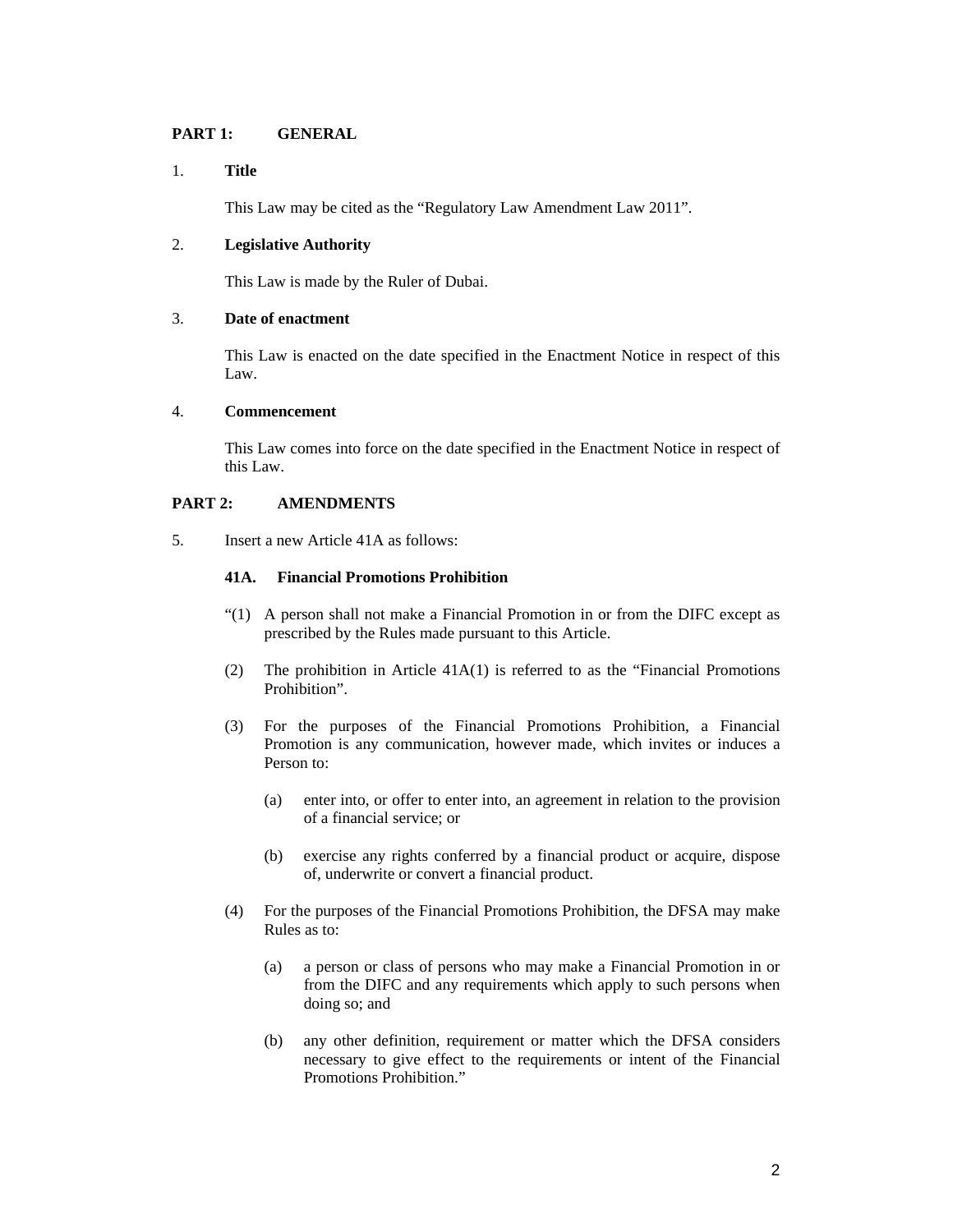6. In Article 65 insert the underlined text and delete the struck through text as follows:

#### **65. Unenforceable Agreements - Breach by Party to the Agreement**

- (1) Subject to Article 65(5), a person who makes an agreement in the course of carrying on a Financial Service in breach of the Financial Services Prohibition or the Collective Investment Prohibitions, or who makes an agreement as a result of the making by himself or another person of a Financial Promotion which is in breach of the Financial Promotions Prohibition shall not be entitled to enforce such agreement against any party (a "relevant party") to the agreement.
- (2) Subject to any agreement that may otherwise be reached between the parties, a relevant party may apply to the Court to recover:
	- (a) any money paid or property transferred by him under the agreement;
	- (b) compensation reflecting any loss sustained by the relevant party as a direct result of such payment or transfer; and
	- (c) compensation for an amount becoming due that is dependent upon a contingency occurring under the relevant agreement, provided that such contingency shall have occurred prior to the relevant party being notified by the other party or by the DFSA that the agreement has been entered into in breach of the Financial Services Prohibition, or the Collective Investment Prohibitions or the Financial Promotions Prohibition.
- (3) If the relevant party chooses not to perform the agreement or, under Article 65(2), recovers money paid or property transferred by him under the agreement, he shall in turn repay any money or property he has received under the agreement.
- (4) The compensation recoverable under Article 65(2)(b) is the amount agreed between the parties to the agreement or, following an application to the Court, the amount determined by the Court.
- (5) If the Court is satisfied that the person:
	- (a) carrying on the Financial Service reasonably believed that he was not in breach of the Financial Services Prohibition, or the Collective Investment Prohibitions by entering into such agreement, ;or
	- (b) who made the Financial Promotion reasonably believed that he was not in breach of the Financial Promotions Prohibition, or